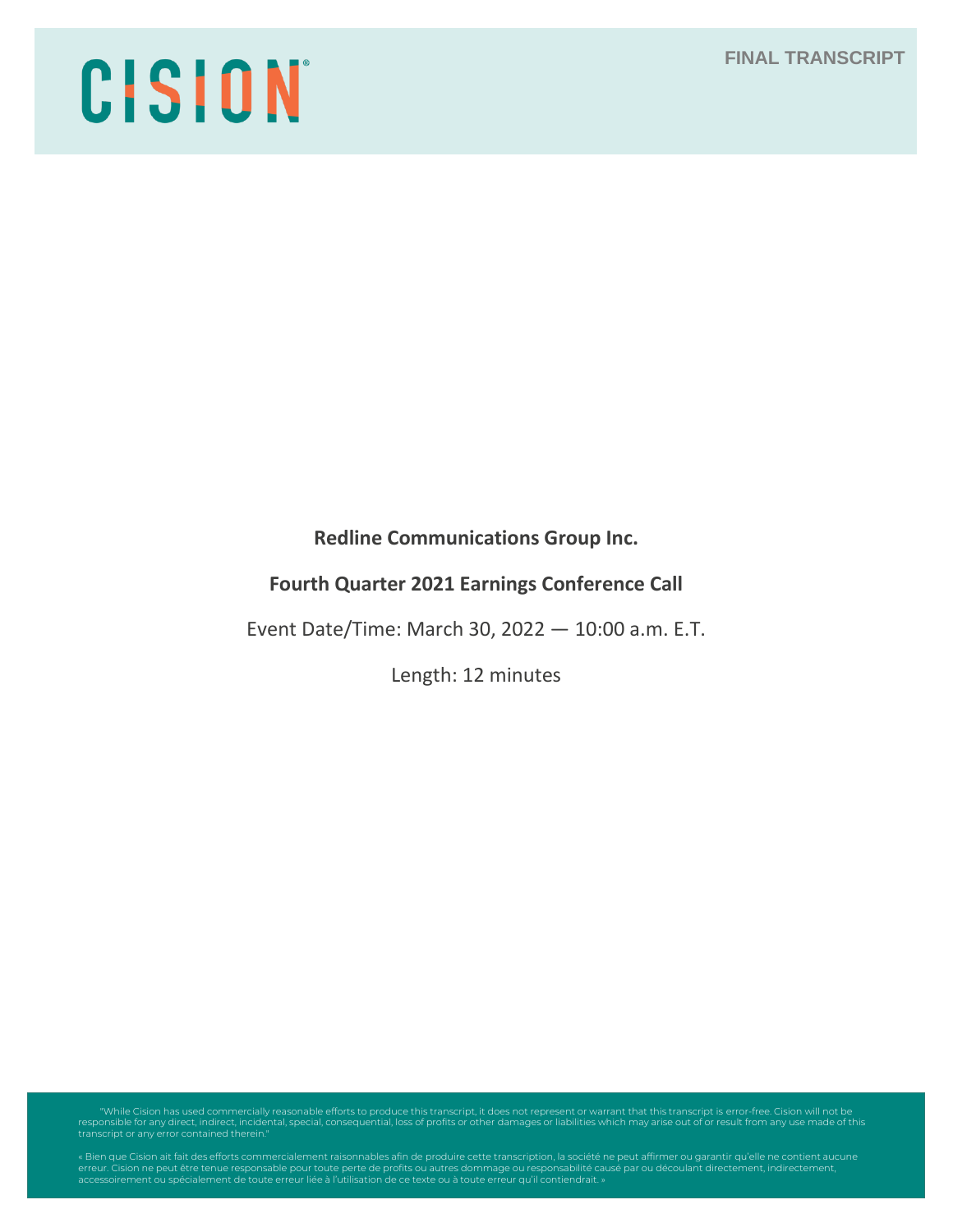# **CORPORATE PARTICIPANTS**

# **Richard Yoon**

*Redline Communications Group Inc. — Chief Executive Officer*

# **Philip Jones**

*Redline Communications Group Inc. — Chief Financial Officer*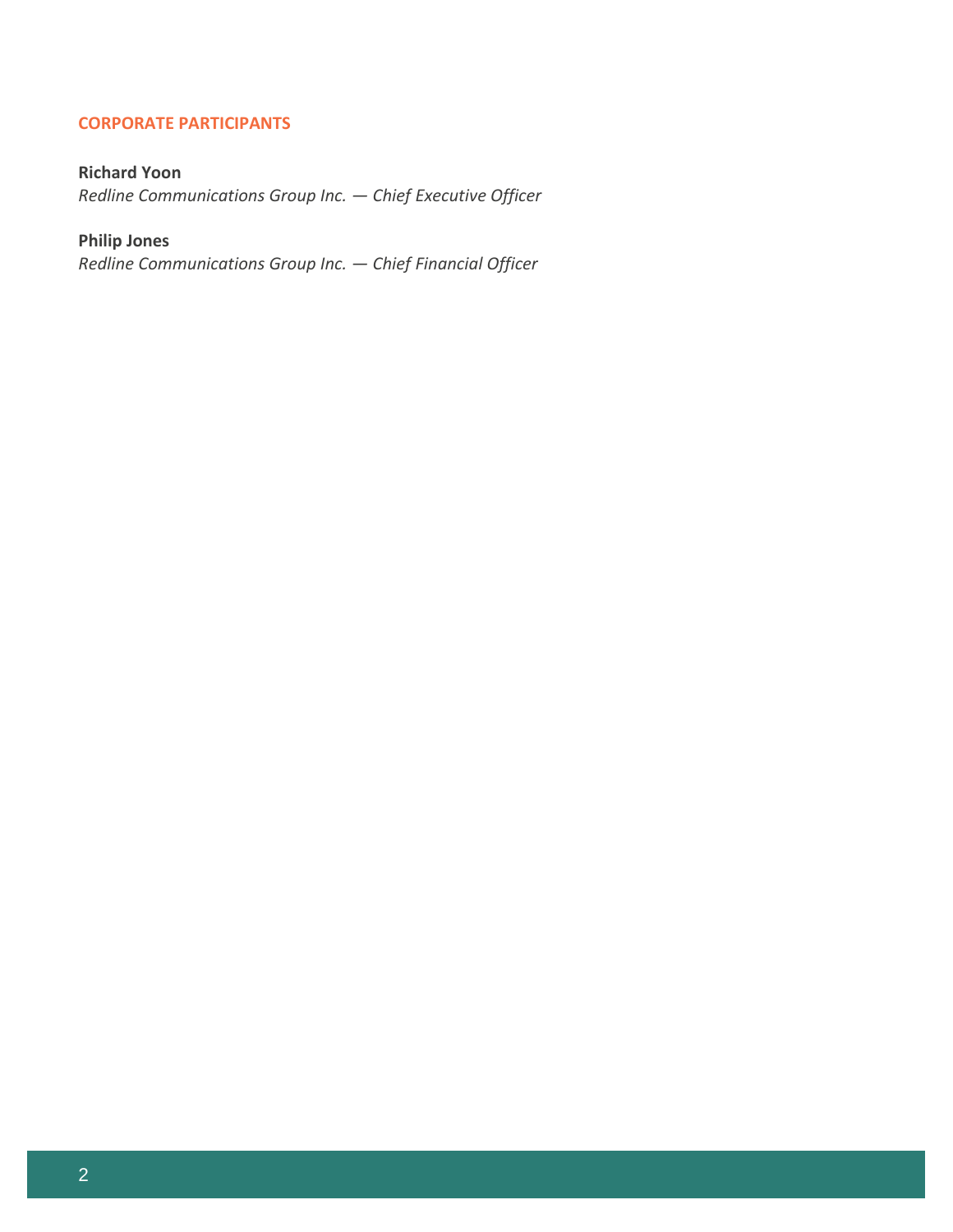### **PRESENTATION**

### **Operator**

Good morning, ladies and gentlemen, and welcome to the Redline Communications Group Fourth Quarter 2021 Earnings Conference Call. At this time, all lines are in listen-only mode.

If at any time during this call you require immediate assistance, please press \*, 0 for the Operator.

This call is being recorded on Wednesday, March 30, 2022.

I would now like to turn the conference over to Mr. Richard Yoon, President and (sic) Chief Executive Officer. Please go ahead.

**Richard Yoon** — Chief Executive Officer, Redline Communications Group Inc.

Thank you. Good morning, everyone, and welcome to our Q4 2021 earnings call. I am Richard Yoon, CEO of Redline Communications, and with me today is our CFO, Philip Jones.

I wish to remind everyone that some statements made on today's call are forward-looking in nature and, therefore, subject to certain risk and uncertainties which are all outlined in detail in Redline's regulatory filings, which may be found on SEDAR.com.

The Q4 2021 earnings press release for the 3- and 12-months period ended December 31, 2021, was issued this morning before the opening of the markets and accompanied our filings on SEDAR last night of the Q4 and full year audited 2021 financial statements; Management Discussion & Analysis; along with our Annual Information Form.

I remind you that all numbers are in US dollars unless otherwise stated.

My comments will focus on key highlights of our results. Phil will then discuss the final performance in more detail before turning the time back to me for concluding comments.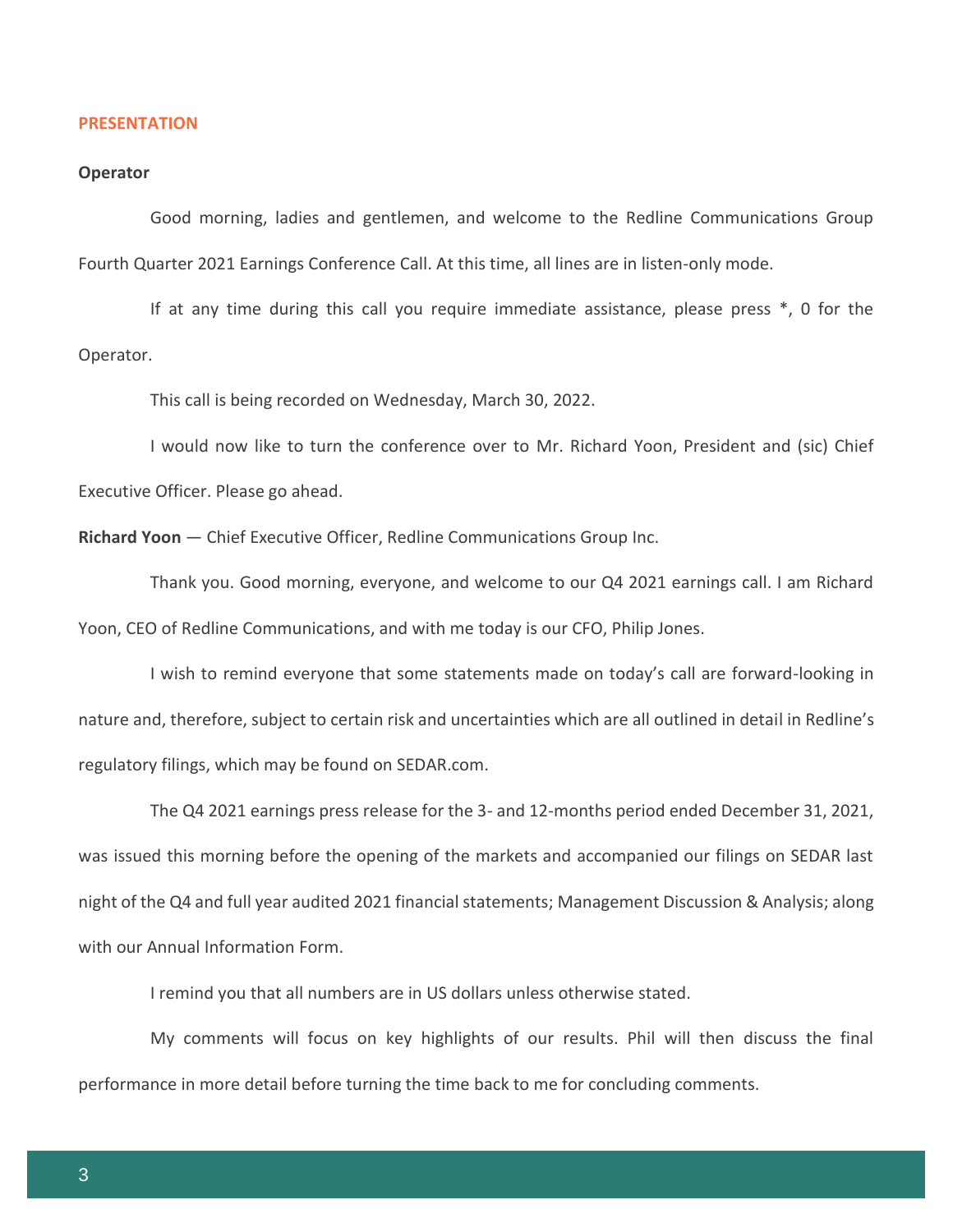The fourth quarter of 2021 was another strong and busy quarter for the Company. We are pleased to report quarter-over-quarter and year-over-year improvements in revenues, gross profit, and backlog, coupled with our highest quarterly bookings in three years.

We also strengthened our balance sheet through a new term loan financing in the fourth quarter, ensuring we have the liquidity to execute on our continued development of new 5G products to bring to market. We are seeing strong evidence in customers ramping up their digital transformation plans, which we expect to be a key driver of product demand in coming quarters.

I would like to note just a few of the highlights in the quarter.

Redline revenues were up \$1.2 million or 25 percent over Q4 2020, marking the third sequential quarter that our revenues have increased as market demand for our products continues to grow.

Quarterly bookings were at the highest level in three years at \$7.5 million, up \$2 million or 36 percent from \$5.5 million in Q4 2020.

Q4 2021 backlog was \$13.6 million compared to Q4 2020 backlog of \$11.8 million, an increase of 15 percent.

With that, I will turn over the meeting to Philip, who will now bring you through the results in more detail. Over to you, Philip.

**Philip Jones** — Chief Financial Officer, Redline Communications Group Inc.

Thank you, Richard, and welcome, everyone. As Richard just noted, quarterly revenues increased by 13 percent to \$5.9 million, from \$5.2 million in Q3 2021, and 25 percent or \$1.2 million from Q4 2020. Our 2021 annual revenues increased by 6 percent or \$1 million to \$19.5 million from \$18.5 million in 2020.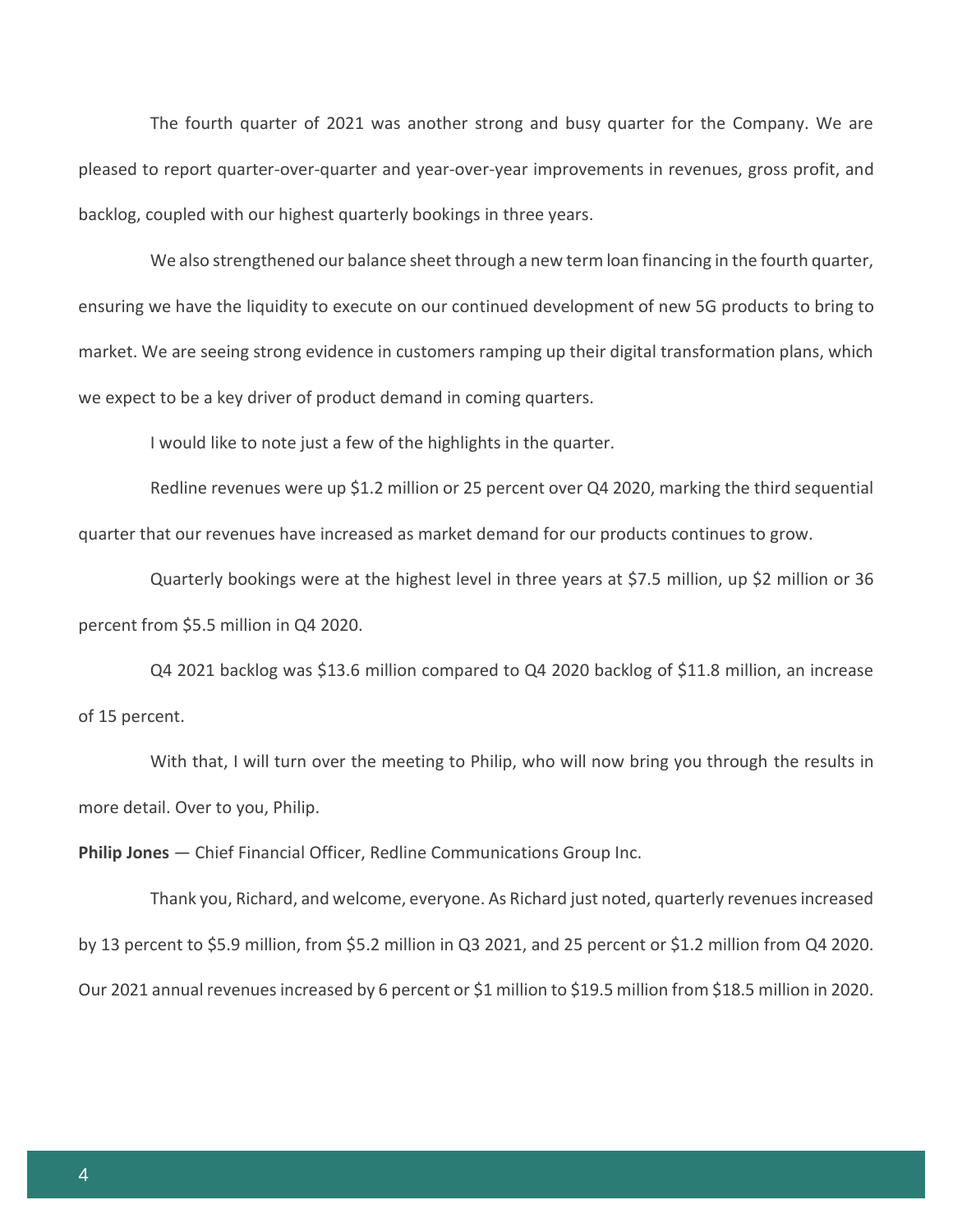The revenue increase can be largely attributed to an easing of various COVID-19 impacts in 2021 which had affected both the timing of customer purchase decisions and delivery request dates, as well as limitations on access to customer sites to complete professional services and installations.

Sales of hardware and software products continued to drive the majority of the Company's revenue, accounting for 80 percent of the revenue in the quarter and 75 percent of the total revenue for the year; both measures consistent with the same periods in the prior year.

Overall gross margin for the three months ended December 31, 2021, was 48 percent, a decrease of 4 percentage points from the same period in 2020.

The margin decrease was the result of an inventory provision taken by the Company for \$730,000 for the remaining inventory associated with the TV White Space product line, based upon historical and future demand for the product.

Gross margin for the three-month period ended December 31, 2021, would have been 61 percent if not for the inventory write-down.

Overall gross margin for the year ended December 31, 2021, was 60 percent, an increase of 4 percentage points over the prior year, due to a greater share of our revenue arising from the Company's primary verticals of oil, gas, mining, and utilities, as compared to the prior year. Annual gross margin would have been 61 percent if not for the TV White Space inventory provision.

Order bookings represent the value of all accepted customer contracts and purchase orders for products, services, and support received in the period, regardless of whether or not shipped or delivered in the period.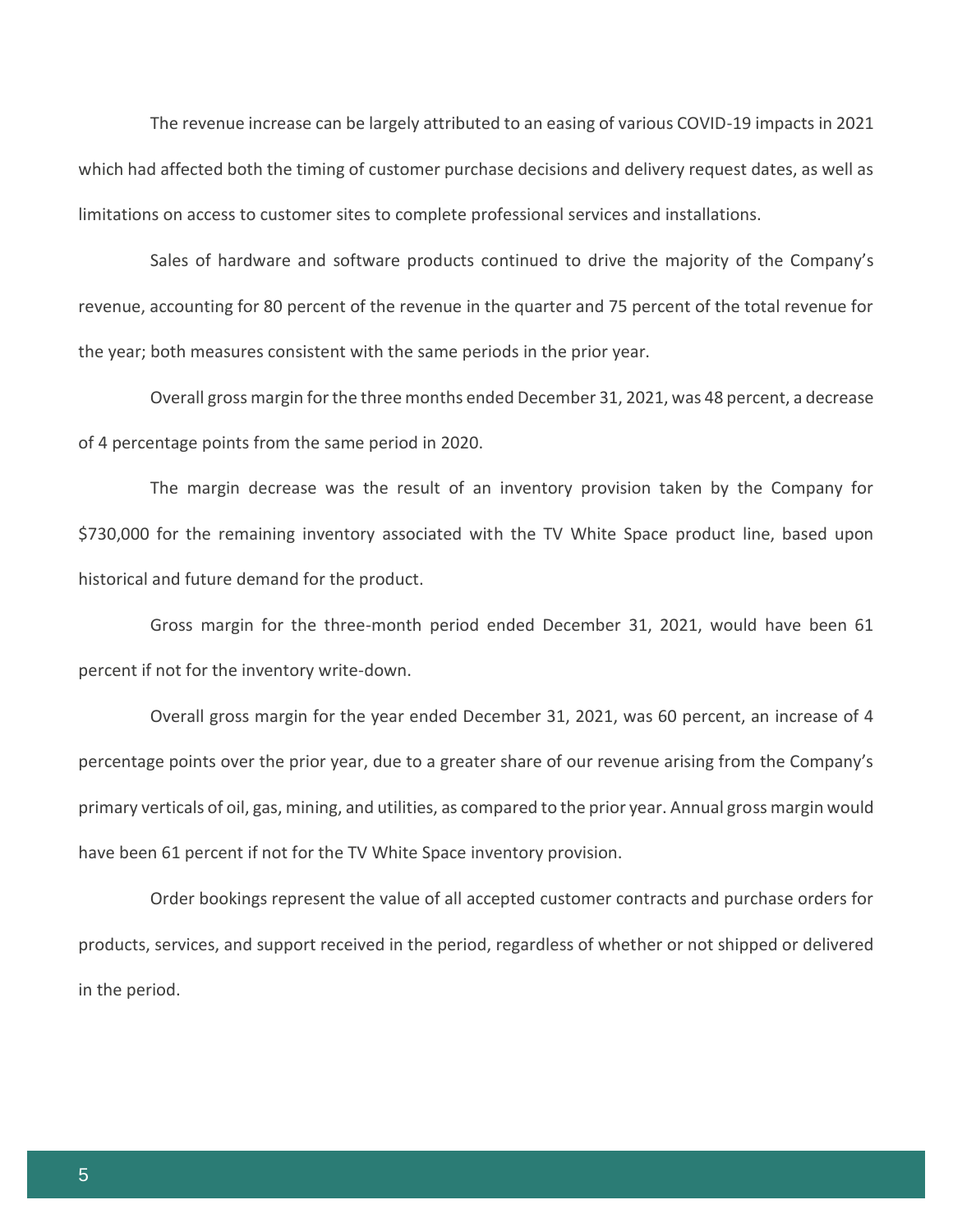When compared to the same quarter in 2020, bookings for the three months ended December 31st increased by \$2 million or 36 percent. Bookings for the year ended December 31, 2021, were flat compared to 2020.

Order backlog represents the value of all open purchase orders and contracts not yet shipped or earned at the end of the reporting period, based upon the customer's requested delivery dates. The backlog at December 31, 2021, is \$13.6 million and consists of \$10.4 million of products and service orders, plus \$3.2 million of support and warranty contracts, some of which extend beyond one year in duration.

Overall operating expenses for the three months ended December 31, 2021, were \$4.4 million, an increase of 4 percent compared to \$4.3 million reported for the same period in 2020.

Overall operating expenses for the year ended December 31st were \$16.1 million, an increase of 3 percent compared to the \$15.6 million reported for the same period in 2020. The year-over-year increase was primarily a result of continued increase in personnel costs in research, development, and operations.

Operating expenses also increased as a result of the weakening of the US dollar compared to the Canadian dollar, as the Company incurs approximately 66 percent of its operating expenses in Canadian dollars. Offsetting these increases were a reduction in fees paid to our Board of Directors, severance costs, and also a reduction in bad debt expenses.

Adjusted EBITDA loss for the three months ended December 31, 2021, was \$1.3 million as compared to an adjusted EBITDA loss of \$1.6 million for the same period in 2020, due to improved revenues and gross profit, despite the inventory provision taken by the Company in the quarter.

Adjusted EBITDA loss for the year ended December 31, 2021, was \$3.3 million, as compared to an adjusted EBITDA loss of \$4.1 million for the same period in 2020.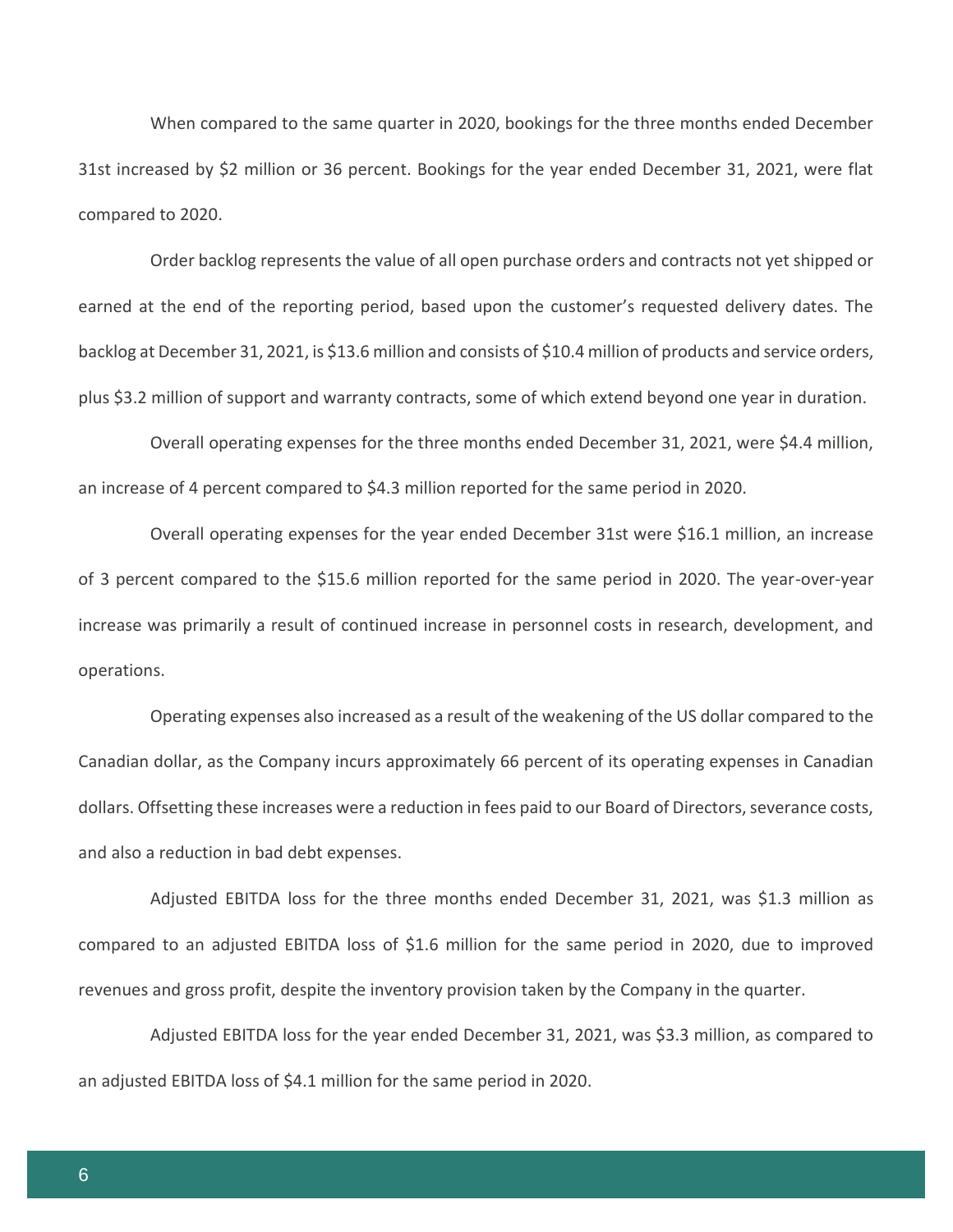Redline also closed a C\$7 million term facility in the quarter, details of which can be found in the notes to our financial statements. As at December 31, 2021, Redline's cash balance stood at \$10.1 million.

I would now like to turn the call back over to Richard.

### **Richard Yoon**

Thanks, Phil. As many of you already know, I joined Redline about six months ago, and I've spent the time familiarizing myself with the Company's product, customers, and organization. And I've made various strategy and organizational adjustments to further drive revenues and focus product development on meeting the needs of our customers. I, along with the board, believe these changes will help me help the Company grow while increasing profitability and shareholder value.

With that in mind, I just recently returned from the Middle East, where I spent time with our team, our regional partners, and several key customers. From this visit and based on ongoing conversations with other customers and partners elsewhere, it has become even more apparent to me now, compared to when I chose to join Redline, that we are uniquely positioned to capture the demand for digital transformation of oil and gas operations everywhere.

Our customers and partners are feeding back to us that Redline's solutions are renowned for their reliability, ruggedness, and ability to handle data with low latency in any oilfield, regardless of where it is.

Our customers believe that we have few competitors in this space, especially in the Middle East. As a result, we are working to empower and align our sales organizations in the Middle East to increase local presence there and give our sales channel partners the support they need to meet the demand that is readily available.